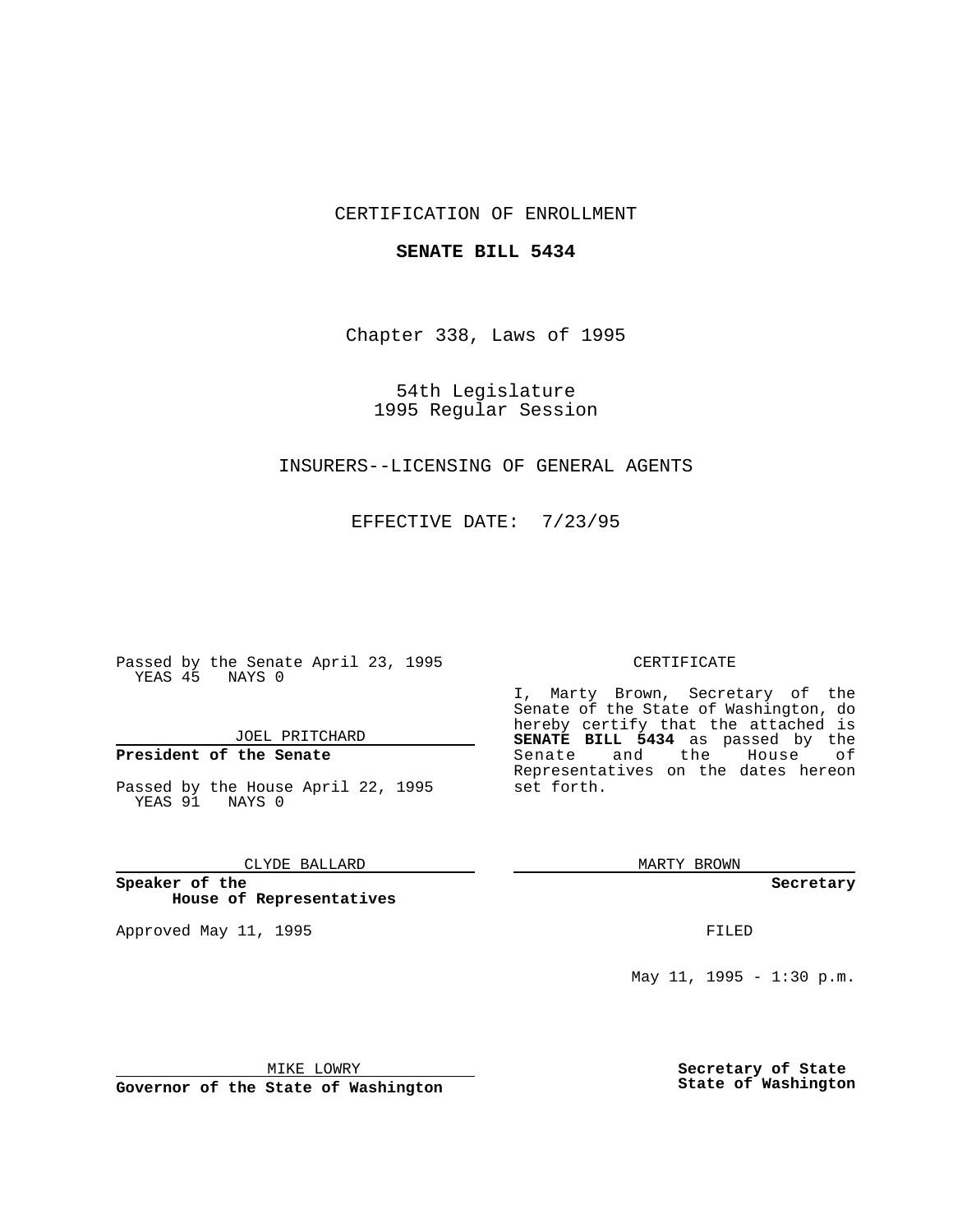# **SENATE BILL 5434** \_\_\_\_\_\_\_\_\_\_\_\_\_\_\_\_\_\_\_\_\_\_\_\_\_\_\_\_\_\_\_\_\_\_\_\_\_\_\_\_\_\_\_\_\_\_\_

\_\_\_\_\_\_\_\_\_\_\_\_\_\_\_\_\_\_\_\_\_\_\_\_\_\_\_\_\_\_\_\_\_\_\_\_\_\_\_\_\_\_\_\_\_\_\_

AS RECOMMENDED BY CONFERENCE COMMITTEE

Passed Legislature - 1995 Regular Session

**State of Washington 54th Legislature 1995 Regular Session**

**By** Senators Prentice, Hale and Fraser; by request of Insurance Commissioner

Read first time 01/23/95. Referred to Committee on Financial Institutions & Housing.

 AN ACT Relating to the licensing of general agents; and amending RCW 48.05.310.

BE IT ENACTED BY THE LEGISLATURE OF THE STATE OF WASHINGTON:

 **Sec. 1.** RCW 48.05.310 and 1982 c 181 s 17 are each amended to read as follows:

 (1) An insurer appointing any person as its general agent or manager to represent it as such in this state shall file notice of the appointment with the commissioner on forms prescribed and furnished by the commissioner.

 (2) Any such general agent or manager shall have such authority, consistent with this code, as may be conferred by the insurer. A general agent resident in this state and licensed, as in this section provided, may exercise the powers conferred by this code upon agents licensed for the kinds of insurance which the general agent is authorized to transact for the insurer so appointing him.

 (3) Any such general agent may accept applications for insurance from licensed agents who are not appointed by the insurer of such general agent where the risk involved is placed in a nonstandard or specialty market of an authorized insurer as defined by regulation of

p. 1 SB 5434.SL